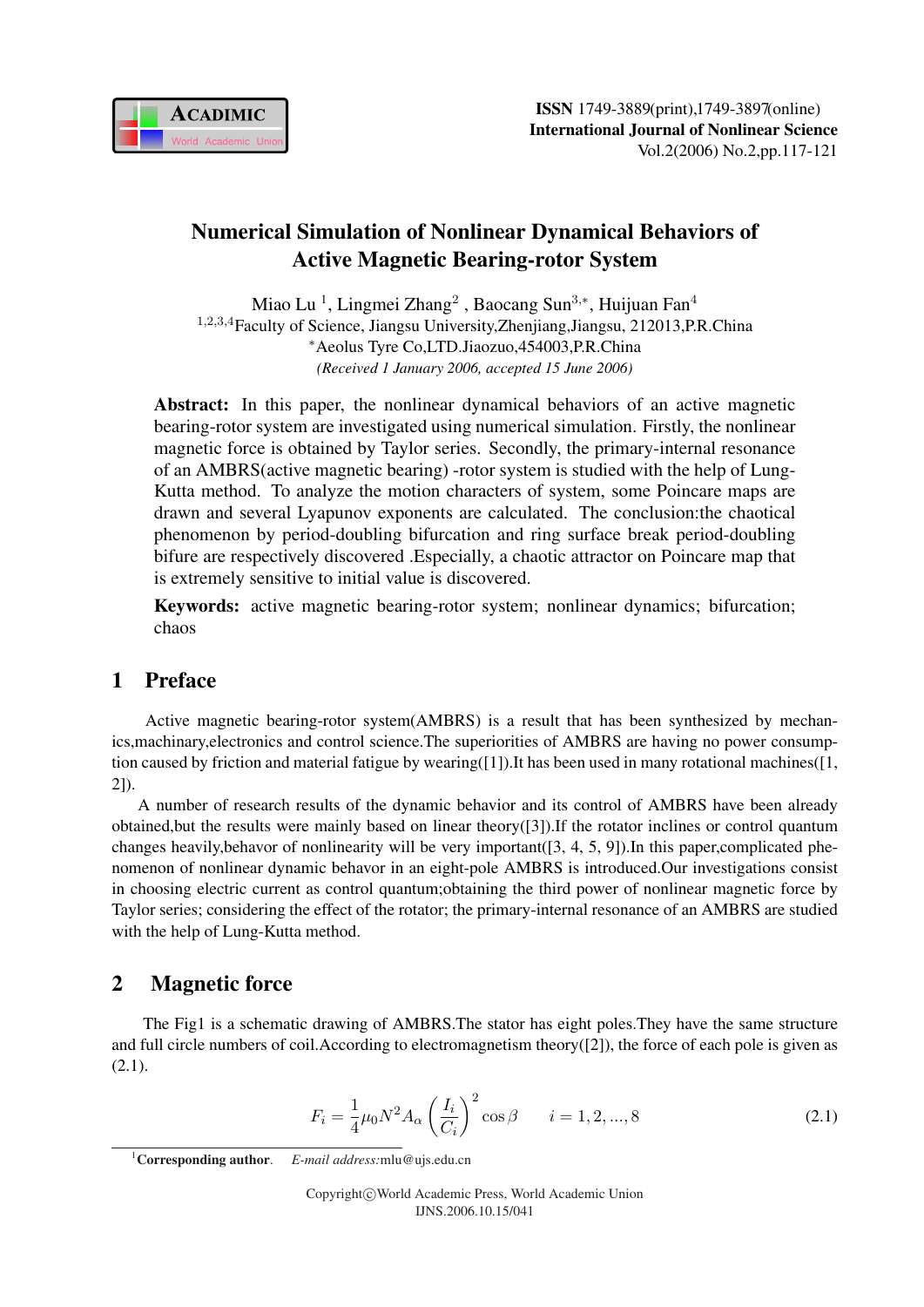Here  $\mu_0$  is the magnetic inductivity in the vacuum ,N the full circle number of coil's,  $A_\alpha$  the cross setioc area of magnetic pole,  $C_i$  the gap between pole and rotator;  $I_i$  current throw coil;  $(\alpha, \beta$  seen in fig.1.)

$$
C_{1,5} = C_0 \pm x \sin \alpha \mp y \cos \alpha \qquad C_{4,8} = C_0 \pm x \sin \alpha \pm y \cos \alpha
$$
  
\n
$$
C_{2,6} = C_0 \pm x \cos \alpha \mp y \sin \beta \qquad C_{3,7} = C_0 \pm x \cos \alpha \pm y \sin \beta
$$

 $C_0$  the mean gap between pole and rotator.



Figure 1: Simple map of active magnetic bearing structure

Current throw coil  $I_i$  equal to the sum of inclined current  $I_0$  and the controlled one i. For the AMBRS arranged in fig1.the current passing throw each coil can be given as

$$
I_1 = I_8 = I_0 - i_y, \t I_4 = I_5 = I_0 + i_y I_6 = I_7 = I_0 - i_x, \t I_3 = I_2 = I_0 + i_x
$$
\n(2.2)

Choose the controlled current PD as Varity thus

$$
i_x = k_p x + k_d \dot{x} \qquad i_y = k_p y + k_d \dot{y} \tag{2.3}
$$

 $k_p$  is the propotional coefficiene and the  $k_d$  the differential one.

Substituting (2.2) an (2.3) into (2.1), the force of each pole is obtained, and the resultant force acting on the rotator is gotten by vector-sum.

$$
F_x = (F_6 + F_7 - F_2 - F_3) \cos \alpha + (F_5 + F_8 - F_1 - F_4) \sin \alpha
$$
  
\n
$$
F_y = (F_1 + F_8 - F_4 - F_5) \cos \alpha + (F_2 + F_7 - F_3 - F_6) \sin \alpha
$$
 (2.4)

## 3 Mathematic model

The differential equation of the AMBRS shown as fig.1 is (To simplify our discussion put the AMBRS relected).

$$
m\ddot{x} + c\dot{x} = F_x + me\Omega^2 \cos \Omega t
$$
  
\n
$$
m\ddot{y} + c\dot{y} = F_y + me\Omega^2 \sin \Omega t
$$
\n(3.1)

Here, m is the half of rotator mass, c the damping ,e the length of the rotator's incline,  $Q$  the angular speed of the rotator incline,  $F_x$  is portion to x direction of the force acting on rotator, and  $F_y$  to y direction,  $\left(\cdot\right)$  denotes differential coefficient with respect to time t.

In order to analyze the portion effect of the behavior of AMBRS, we extend  $F_x$  and  $F_y$  as Taylor series at point (0,0), and simplify the series by remaining the low power term. Put (2.1) into non-measure form  $X = x/C_0, Y = y/C_0, i_x = I_0I_x, i_y = I_0/I_y, t = B\tau, \Omega = \omega/B$ , and (*t*) denotes the derivative with respect to  $\tau$  after some illation,(3.1) becomes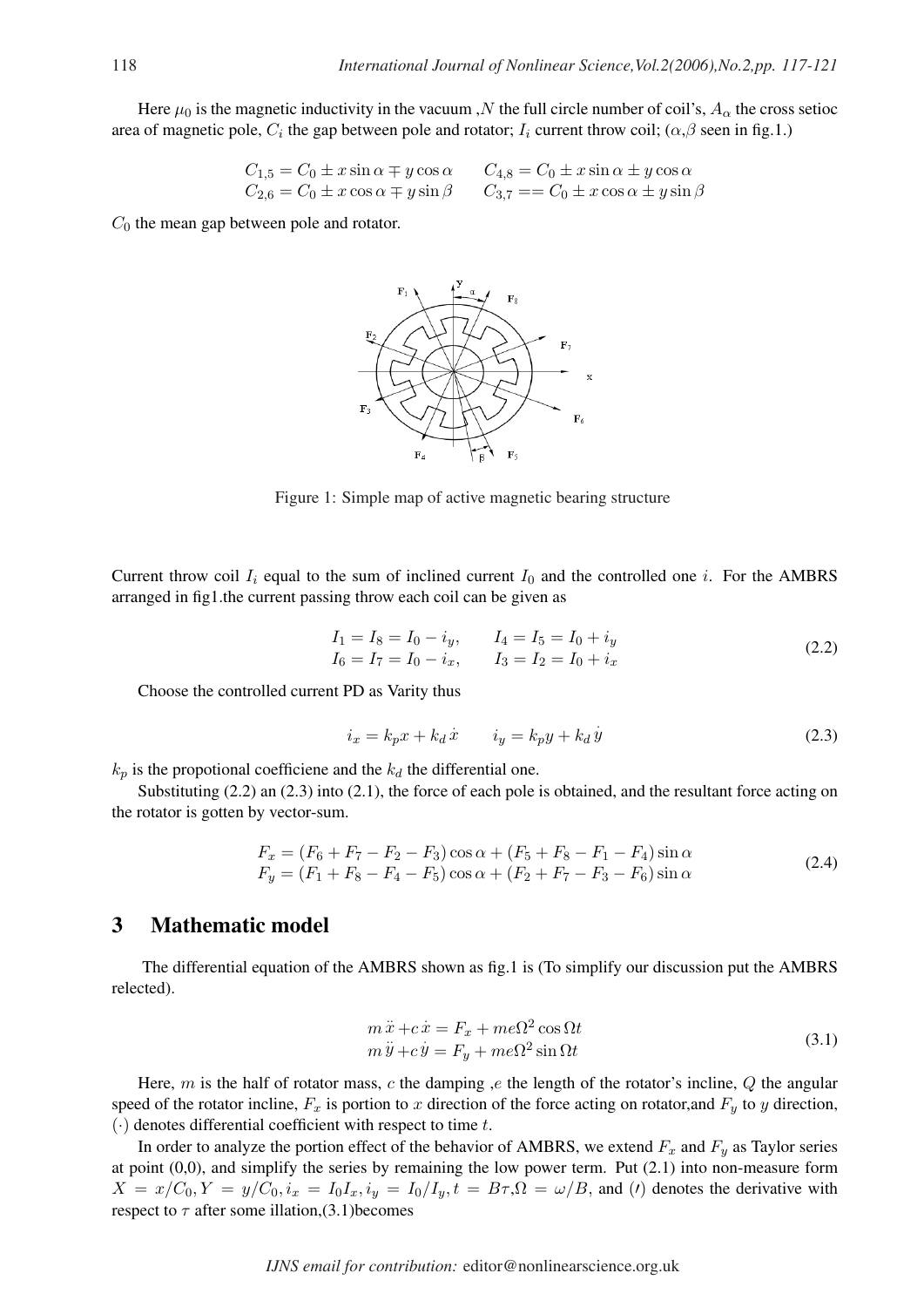$$
X'' + 2\mu X' + \omega_0^2 X - (\alpha_1 X^3 + \alpha_2 XY^2 + \alpha_3 X^2 X' + \alpha_4 X'Y^2
$$
  
+  $\alpha_5 XY'^2 + \alpha_6 XX'^2 + \alpha_7 XYY') = \rho \cos \omega \tau$   

$$
Y'' + 2\mu Y' + \omega_0^2 Y - (\alpha_1 Y^3 + \alpha_2 X^2 Y + \alpha_3 Y^2 Y' + \alpha_4 X^2 Y' + \alpha_5 X'^2 Y + \alpha_6 Y Y'^2 + \alpha_7 X X'Y) = \rho \sin \omega \tau
$$
  

$$
2\mu = 8d \cos^3 \alpha + c_1 \qquad \omega_0^2 = 8(p \cos \alpha - 1)
$$
  
 $\alpha_1 = 16(\cos^4 \alpha + \sin^4 \alpha) - 24p \cos^3 \alpha + 8p^2 \cos^2 \alpha$   
 $\alpha_2 = 96 \cos^2 \alpha \sin^2 \alpha - 72p \cos \alpha \sin^2 \alpha + 8p^2 \sin^2 \alpha$   
 $\alpha_3 = -24d \cos^3 \alpha + 16pd \cos^2 \alpha \qquad \alpha_4 = -24d \cos \alpha \sin^2 \alpha \qquad \alpha_5 = 8d^2 \sin^2 \alpha$   
 $\alpha_6 = 8d^2 \cos^2 \alpha, \qquad \alpha_7 = 16pd \sin^2 \alpha - 48d \sin^2 \alpha \cos \alpha$   
 $p = \frac{k_p C_0}{I_0}, \quad d = \frac{k_d C_0}{I_0 B}, B^2 = \frac{4m C_0^3}{\mu_0 N^2 A_\alpha I_0^2}, c_1 = \frac{cC_0}{B}, \quad \rho = \frac{ew^2}{C_0}$  (3.3)

Obviously, (3.2) is a two-degree system containing third power of variation and is under the situation of 1 : 1 inner resonance.

## 4 Numerical simulation

Using the method of Lung-Kutta, we simulated (3.2), and non-menagere incline  $\rho$  is chosen as bifurcation. To simplify the calculation, we take  $\omega = \omega_0 = 1$  and substitute  $\alpha = \pi/8$  (the eight poles arranged evenly) into(7), and get  $p = 1.217$ . And let  $d = 0.005$ ,  $c_1 = 0.001$ . We can get rest coefficient by taking them into eq.7.The (3.2) was integrated by taking time-step  $0.01\pi$ , and using four power Lunge-Kutta.

The result shows that, when the system being in the situation of the one-third time second resonance and three time sup- resonance, it has very simple appearance, mainly indicating synchronous period motion. When the system is being in the primary-internal resonance,the behavior is very abundant.

From bifurcation maps Fig.2(a) and its partial-detail Fig2.(b) and Fig2.(c), we can know the motion regulation of the system which varies with the increase of the non-menageries incline ρ:synchronous periodic motion  $\rightarrow$  form Hopf bifurcation to quasi-period motion  $\rightarrow$  ring surface period-doubling bifurcation on Poincare sections  $\rightarrow$  from ring surface break to chaos  $\rightarrow$  3T periodic motion on Poincare sections(including KT periodic window) $\rightarrow$  7T periodic motion  $\rightarrow$  from incessant period-doubling bifurcation to chaos  $\rightarrow$  be off chaos from return period-doubling bifurcation  $\rightarrow$  from period-doubling bifurcation to chaos motion  $\rightarrow$  13T periodic motion  $\rightarrow$  from incessant period-doubling bifurcation to chaos $\rightarrow$  6T periodic motion  $\rightarrow$ from period-doubling bifurcation to chaos.



Figure 2: Bifurcation maps

To analyze the behavior of the system exactly,several different Poincare maps are made.Fig3(a)-Fig3(d) show that,when the non-menagere incline increase,the ring on Poincare sections varies from one to two,four,

*IJNS homepage:*http://www.nonlinearscience.org.uk/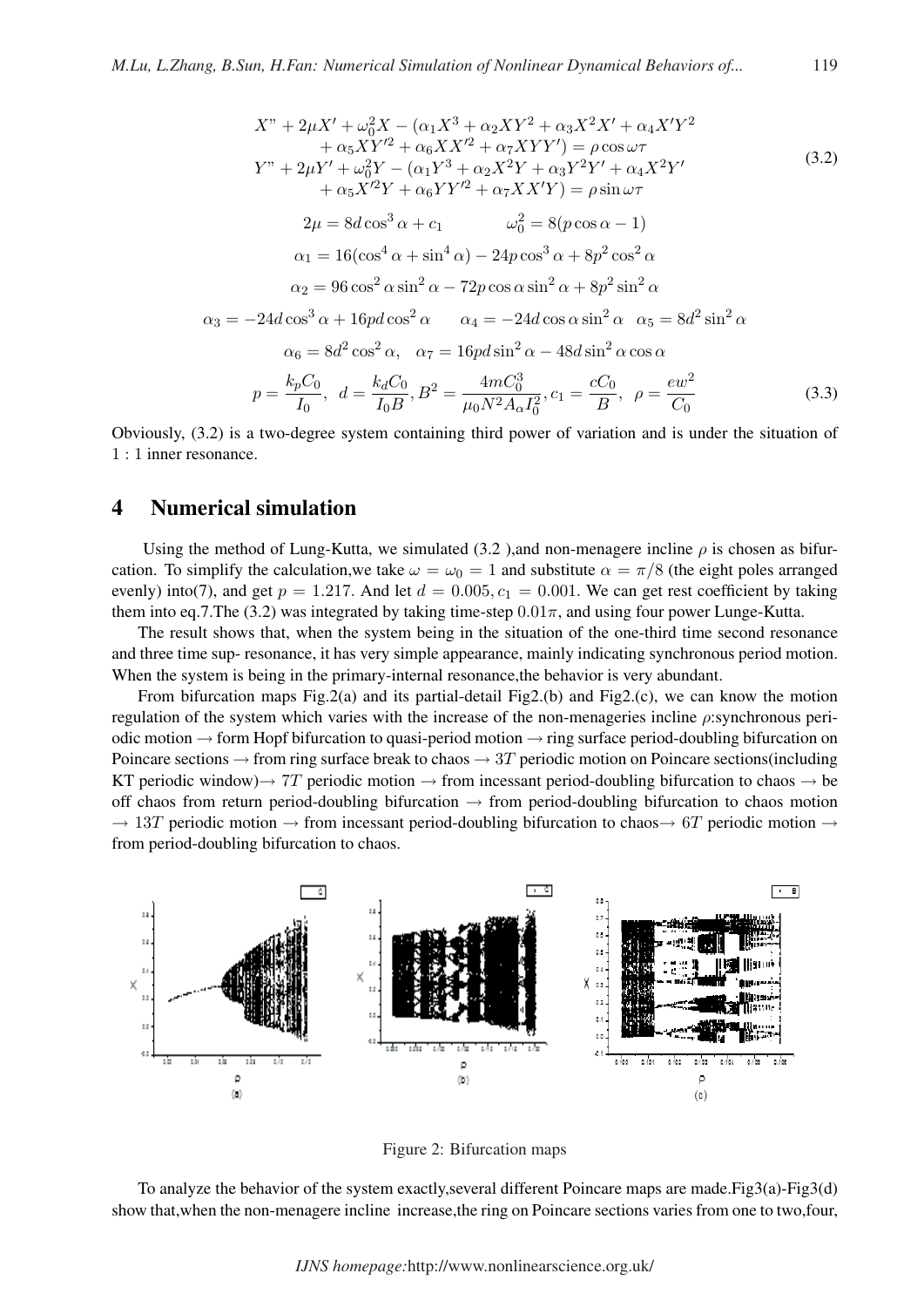even break,so,obviously it is from ring surface break(ring surface period-doubling bifurcation) to chaos. Fig3(e) indicates the system is quasi-period motion( $3T$  periodic motion on Poincare sections) at this time. Fig3(d)-Fig3(f) are Poincare maps when  $\rho = 0.07445$  and 0.114, which is typical chaotic attractor. The largest Lyapunov exponents are 0.0451 and 0.198 respectively, it is chaotical motion. Our investigation



Figure 3: Poincare maps of several points

indicates that,when  $\rho = 0.118$ , chaotical attractor of Poincare section is very sensitive to initial value of  $\rho$ . In the region which radium is 0.8 on the  $(x, y)$  plane, we choose more than one hundred initial conditions, and obtain more than ten types of chaotic attractors (six different Poincare maps are given in fig.4).

## 5 Conclusions

(1)The nonlinear dynamical behaviors of an active magnetic bearing-rotor system are investigated using numerical simulation when the system being in the primary-internal resonance,and the chaotic phenomenon by ring surface break and period-doubling bifurcation is discovered with increase of the non-menageriee incline. Mostly the chaotic attractor of Poincare section is stable, but the chaotic attractor is very sensitive to initial value of  $\rho$  when it is with range of specificall parameter.

(2)The results discovered in this paper are useful to explain the nonlinear dynamical phenomenon and to diagnosis problems of an active magnetic bearing-rotor system.

(3)The bifurcation (chosen as non-menageries incline  $\rho$ ) is effected by many factors. Though the nonlinear dynamical behaviors of a active magnetic bearing-rotor system is very complicated ,we can prevent its appearance by choosing suitable parameter .

## Acknowledgements

This research is supported by the National Defuse Fundamental Science Foundation of China (No.A2520060236).